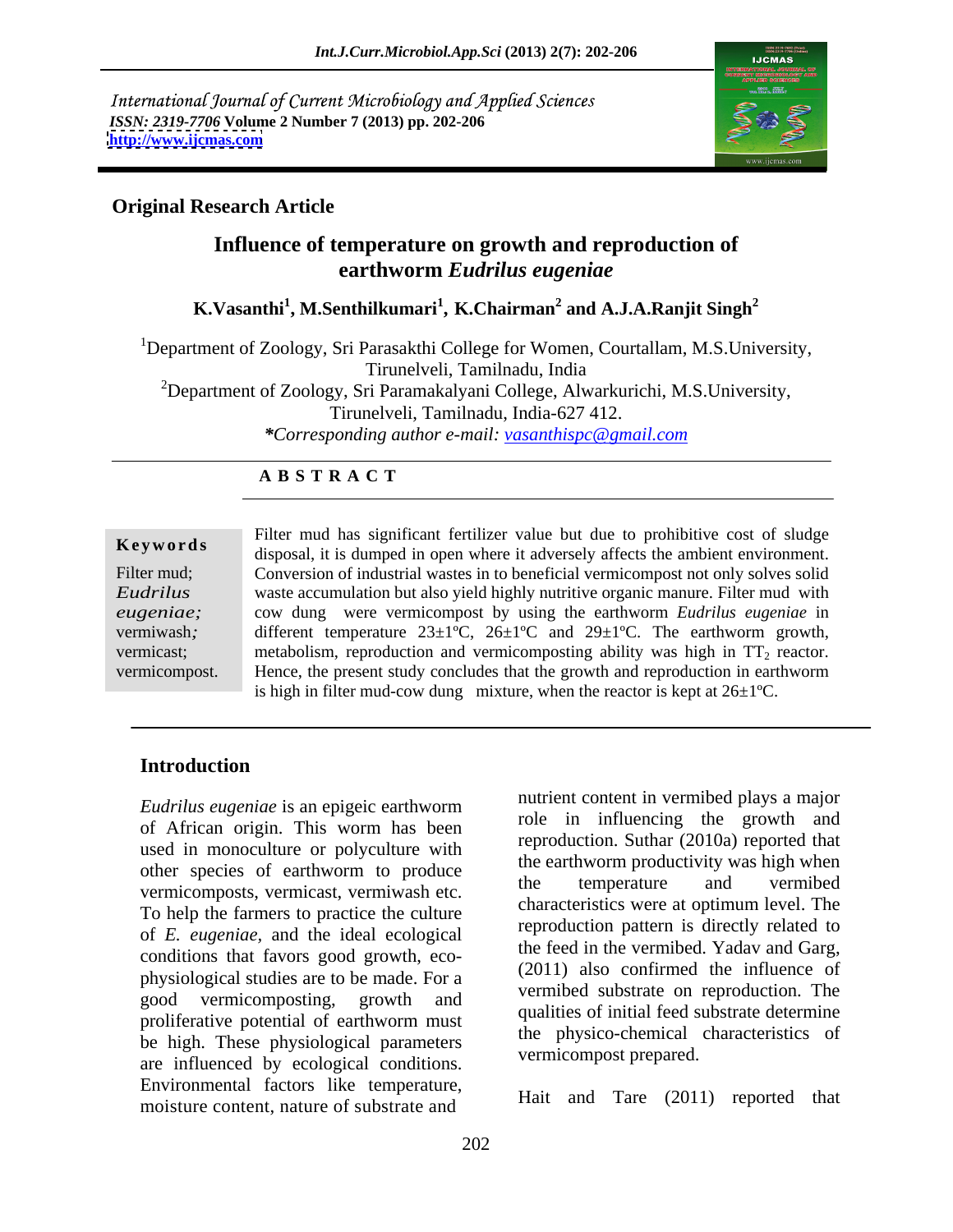environmental conditions i.e. organic nutrient was mixed (1:1V/V). The Temperature,  $(10-30^0C)$ , Relative obtained vermibed mixture was used as Humidity (50 - 90%) and stocking density  $(0.5 \text{kg } / \text{m}^2)$  had profound effects on the biology of the earthworm *E. fetida.* It has been shown that earthworm reproduction and copulation frequency are greatly Cow dung was commonly available in this influenced by the temperature and region of Tirunelveli (Tamilnadu) , Urine

Temperature affects the incubation period of cocoons (Bhattacharjee and Chaudhuri, 2002). Reinecke *et al*., (1992) reported a The vermibed mixture was kept in a mean incubation period of 17.8 days and plastic container for 3 weeks for initial 15.3 days for cocoons of *P. excavatus*, incubated at  $25^0$  C and at  $27^0$ C respectively. They further reiterated that softening of waste mixture. The waste temperature higher than  $25^{\circ}$ C decreased the mean incubation period in the epigeic out periodically (after 3 days) for aeration worm *E. eugeniae.* According to and to remove odour from decomposing Holmstrup *et al*., (1991), the threshold temperature for hatching should be regarded as an adaptation to the particular **Experimental Setup** habitat condition in which the species lives. Suthar (2008) reported that the The experiments were conducted in quality of the substrate material used or triplicate in perforated cylindrical plastic fluctuating temperature are responsible for containers of capacity 2L.The containers weight gain in *E. eugeniae*. **were kept in different temperature 23**±1°C,

Hence, in the present study, the influence of temperature and vermibed substrate on<br>reproductive physiology of *E.eugeniae* 

Filtermud was procured from a sugar mill, Dharani Sugars, Tirunelveli District. Fresh filtermud was kept in shade for 2-3 weeks before using for the eco-physiological studies. The partially degraded filtermud<br>was then blended with saw dust as a  $29\pm1^{\circ}$ C. The temperature in the room was bulking agent to increase the C/N ratio. To strictly maintained by using a the blended filtermud, cow dung an

the raw material for reproductive studies.

### **Cow Dung**

moisture level (Hand, 1988). free cow dung collected separately in quantities enough for experimental use were sundried and powdered.

 $^{0}$  C and at  $27^{0}$ C initiation of microbial degradation and <sup>0</sup>C decreased mixture in different bedding was turned composting, thermal stabilization and wastes (Suthar, 2010b).

# **Experimental Setup**

26±1ºC and 29±1ºC.The moisture was kept constant 65±5%.

reproductive physiology of *E.eugeniae*  For experimentation 500g pre-conditioned was studied. filtermud with cow dung (dry weight **Materials and Methods** *E.eugeniae* earthworms (4 weeks old) **Preparation of Vermibed mg** were released into each experimental was then blended with saw dust as a  $29\pm1$ °C. The temperature in the room was basis) was filled in the container. Twenty having individual live weight of  $\sim$  270-297 container. The experimental containers were kept in triplicate for each temperature treatment. For the present experiments the experimental bedding were kept in 3 different chambers, where the temperature were  $23\pm1^{\circ}C$ ,  $26\pm1^{\circ}C$  and  $29\pm1$ <sup>o</sup>C. The temperature in the room was strictly maintained by using a thermostatical controller. The relative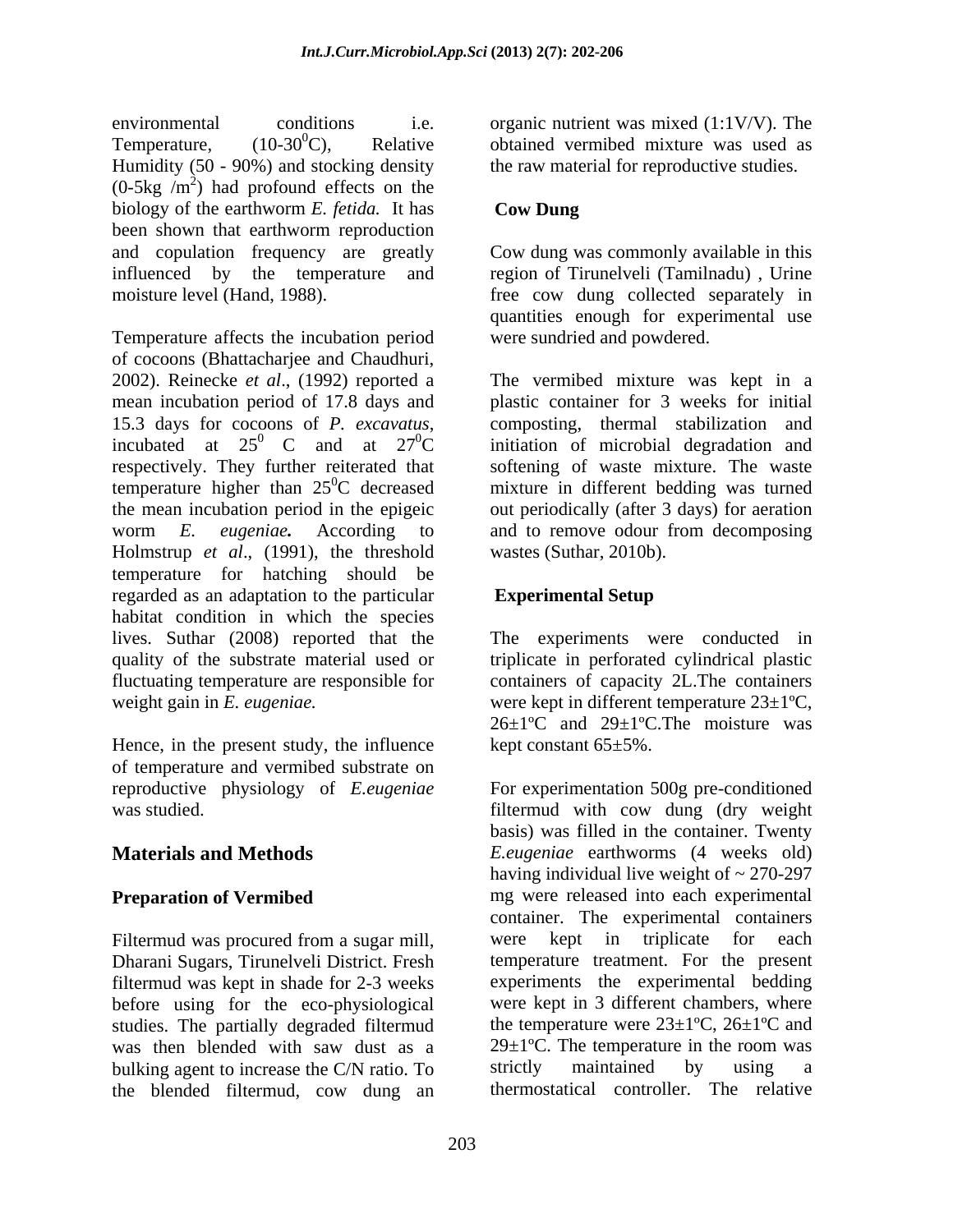humidity inside the chamber was 65±5%.

To find out the influence of temperature rate (biomass gain worm per day) was in other ecological conditions remained temperature for growth of Eeugeniae observed for initial critical periods (initial of mortality were recorded for different experimental temperature regime.

The biological characteristics like growth, potential of *E.eugeniae* in different weighed after washing with water. Then indicates that the temperature at minimum the earthworms and the feed (but not and cocoon production ability by *E.eugeniae* in different temperature were

and their biomass after 8 weeks of vermicomposting in different temperature showed that temperature influenced the biomass gain in earthworm. (Table. 1) Earthworms are poikilothermic animals and the temperature influences the growth rate. The earthworm *E.eugeniae* attained the temperature  $26\pm1^{\circ}$ C but at  $29\pm1^{\circ}$ C the cocoons produced per worm)  $12.61\pm1$ ,<br>worms attained the maximum live weight  $8.34\pm0.5$  and  $9.74\pm0.5$  in treatment TT<sub>2</sub>, after 8<sup>th</sup> weeks. Further the growth rate of a worm per day was  $17.43 \pm 1.4$  mg at  $26\pm1^{\circ}$ C whereas it was  $9.8\pm1.5$  mg and week in treatment. The cocoon production/

on reproductive activity, three different the order  $TT_2 > TT_3 > TT_1$  in different temperature regimes were maintained but treatments of temperature. Hence optimum same. The earthworm mortality was was  $26\pm1\textsuperscript{0}$ . At the end of the experiment 15 days of experimental starting) and data 2.38mg fold, higher than initial biomass in 12.49±1.1 mg at  $23\pm10^{\circ}$  and  $29\pm10^{\circ}$  ${}^{0}C$  and  $29\pm1{}^{0}C$  ${}^{0}C$ temperature regime respectively. Growth rate (biomass gain worm per day) was in temperature for growth of biomass of the worms were 2.63, 2.24, treatment  $TT_1$ ,  $TT_2$  and  $TT_3$  respectively.

clitellum development and cocoon treatments; clitellum was developed up to production in worms after each treatment  $4<sup>th</sup>$  week in treatment (TT<sub>2</sub>) and in  $5<sup>th</sup>$ were recorded periodically for 9 weeks. week in remaining treatments. Higher The feed in the container was turned out, growth rate in  $TT_2$  treatment may be due then earthworms and cocoons were to more physiological activity in an separated from the bed by hand sorting, optimum temperature. Further reduced after which they were counted and growth rate at  $23\pm1\textsuperscript{0}C$  and  $29\pm1\textsuperscript{0}C$ cocoons) were returned to their respective tolerance and leads to physiological or container. The earthworms were weighed metabolic changes. Hait and Tare (2011) with full gut (Yadav and Garg*,* 2011). At reported that temperature influences the the end of the experiments the growth rate biology of the earthworm by modifying Table.2 describes the reproductive potential of *E.eugeniae* th  ${}^{0}C$  and  $29\pm1{}^{0}C$ indicates that the temperature at minimum and maximum inhibit temperature metabolic activity.

analyzed statistically. Total number of cocoons produced by **Results and Discussion** *CON* **EXECUTE: EXECUTE: EXECUTE: CON EXECUTE: CON CON CON CON CON CON CON CON CON CON CON CON CON CON CON CON CON CON CON CON CON CON CON** The total number of earthworms recovered (2024±44) and minimum was observed in worms was also found influenced by temperature variation. The maximum cocoons were produced in treatment  $TT<sub>2</sub>$  $TT_1$  (1216 $\pm$ 31).

the maximum biomass after the  $7<sup>th</sup>$  week at reproduction rate were (Number of  $^{\circ}$ C but at 29 $\pm 1^{\circ}$ C the cocoons produced per worm) 12.61 $\pm$ 1, worms attained the maximum live weight  $8.34 \pm 0.5$  and  $9.74 \pm 0.5$  in treatment  $TT_2$ , <sup>th</sup> weeks. Further the growth rate of  $TT_1$  and  $TT_3$  respectively. The cocoon The number of cocoons produced in treatment  $TT_2$  was significantly different from other treatments (P<0.05). There was a decline in cocoon produced with low and high temperature regimes. The worm  $8.34\pm0.5$  and  $9.74\pm0.5$  in treatment  $TT_2$ ,  $TT_1$  and  $TT_3$  respectively. The cocoon production by worms ceased in 8<sup>th</sup> and 9<sup>th</sup>  $th$  and  $\Omega$ <sup>th</sup> and  $9^{\text{th}}$ the contract of the contract of the contract of the contract of the contract of the contract of the contract of the contract of the contract of the contract of the contract of the contract of the contract of the contract o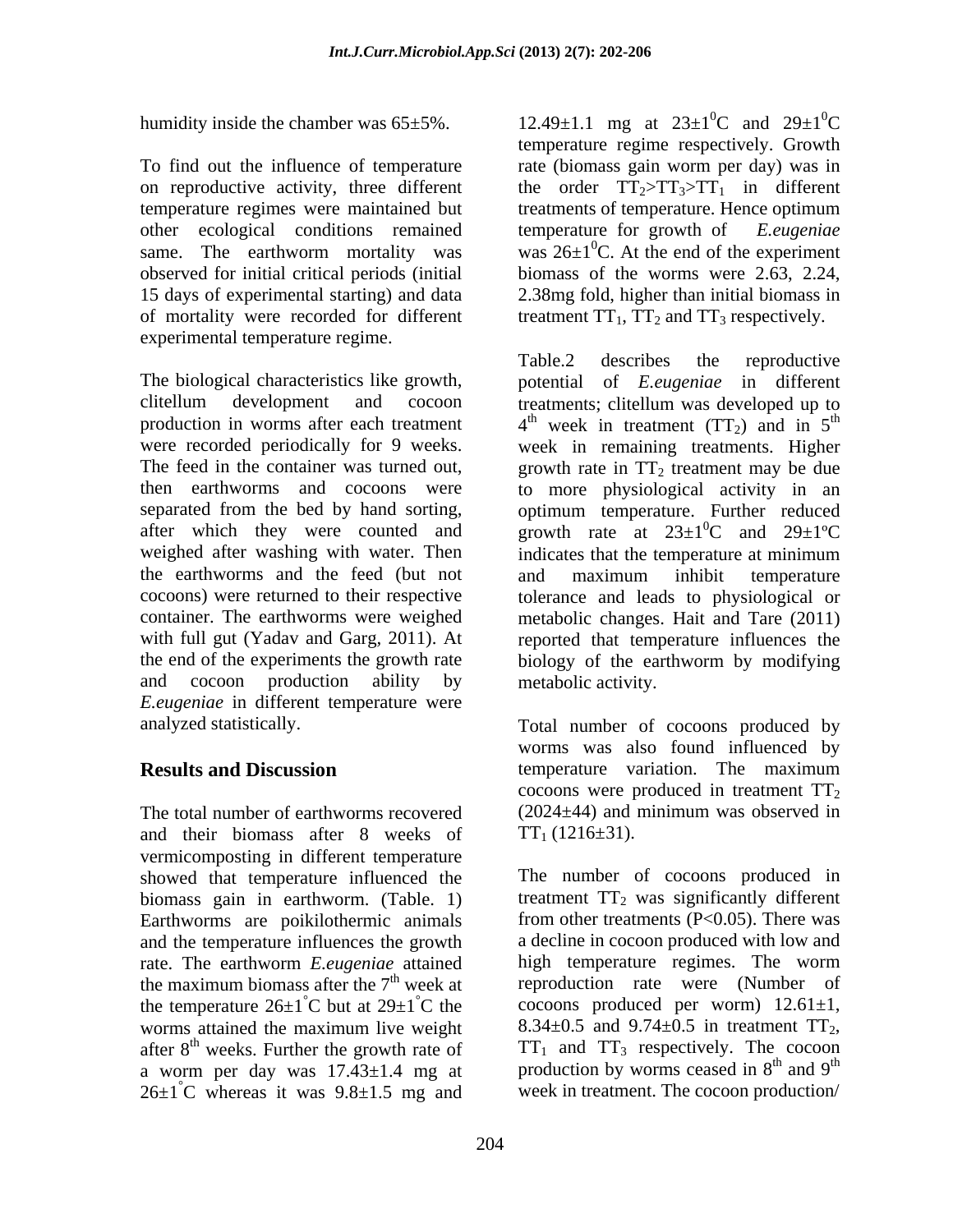| Table.1<br>$\cdots$<br><b>nn</b><br>$\sqrt{N}$<br>n different temperatur<br>orowth o <sup>+</sup><br>e treatments<br>$\ldots$ eugeniae $\cdots$<br>$\rightarrow$ לו $\rightarrow$ D, n=n<br>$.49n+$<br>www. |  |
|-------------------------------------------------------------------------------------------------------------------------------------------------------------------------------------------------------------|--|
|                                                                                                                                                                                                             |  |

| <b>S.</b><br>$\mathbf{n}\mathbf{o}$ | $\vert$ Temperature $\vert$<br>Regime <sup>o</sup> C | <b>Mean initial</b><br>biomass/<br><b>Earthworm</b> (mg) | <b>Maximum biomass</b><br>achieved/earthworm<br>(mg) | <b>Duration of</b><br>maximum biomass<br>achieved (week) | <b>Net biomass</b><br>  gain/ earthworm  <br>(mg) | <b>Growth rate</b><br>worm /day $(mg)$ |
|-------------------------------------|------------------------------------------------------|----------------------------------------------------------|------------------------------------------------------|----------------------------------------------------------|---------------------------------------------------|----------------------------------------|
| $TT_1$                              | $23 \pm 1$                                           | $270 \pm 3.4$                                            | $817 \pm 11.3$                                       |                                                          | 547*                                              | $9.8 \pm 1.5$                          |
| $TT_2$                              | $26 \pm 1$                                           | $297 \pm 4.1$                                            | $1116 \pm 16.4$                                      |                                                          | 819*                                              | $17.43 \pm 1.4$                        |
| $TT_3$                              | $29 \pm 1$                                           | $284 \pm 5.2$                                            | $921 \pm 4.9$                                        |                                                          | 637*                                              | $12.49 \pm 1.1$                        |

(\* Statistically significant P<0.05)

# **Table.2** Fecundity of *E.eugeniae* in different Treatments (Mean±SD, n=6)

| S.No                                    | <b>Treatment</b> | <b>Clitellum</b>                                    | <b>Cocoon</b> |               | Total No. of Reproduction      | Cocoon                           | No. of cocoon   |
|-----------------------------------------|------------------|-----------------------------------------------------|---------------|---------------|--------------------------------|----------------------------------|-----------------|
|                                         | temperature      | development                                         | production    |               | cocoons after   rate (cocoons/ | production                       | production/worm |
|                                         |                  | $\vert$ started in (week) $\vert$ started in (week) |               | $(9$ weeks)   | worms)                         | $\vert$ ceased in (week) $\vert$ | (week)          |
| THT.                                    | $23+1$<br>$2J+1$ |                                                     |               | $1216 \pm 31$ | $8.34 \pm 0.5$                 | $\alpha$ ui                      | $0.9 \pm 0.05$  |
|                                         |                  |                                                     |               |               |                                |                                  |                 |
| <b>THE</b><br>$\mathbf{1}$ $\mathbf{1}$ | $26 \pm 1$       |                                                     |               | $2024 \pm 44$ | $12.61 \pm 1.0$                |                                  | $1.45 \pm 0.07$ |
|                                         |                  |                                                     |               |               |                                |                                  |                 |
| $TT_3$                                  | $29 \pm 1$       |                                                     |               | $1527 \pm 26$ | $9.74 \pm 0.5$                 |                                  | $1.0 \pm 0.05$  |
|                                         |                  |                                                     |               |               |                                |                                  |                 |